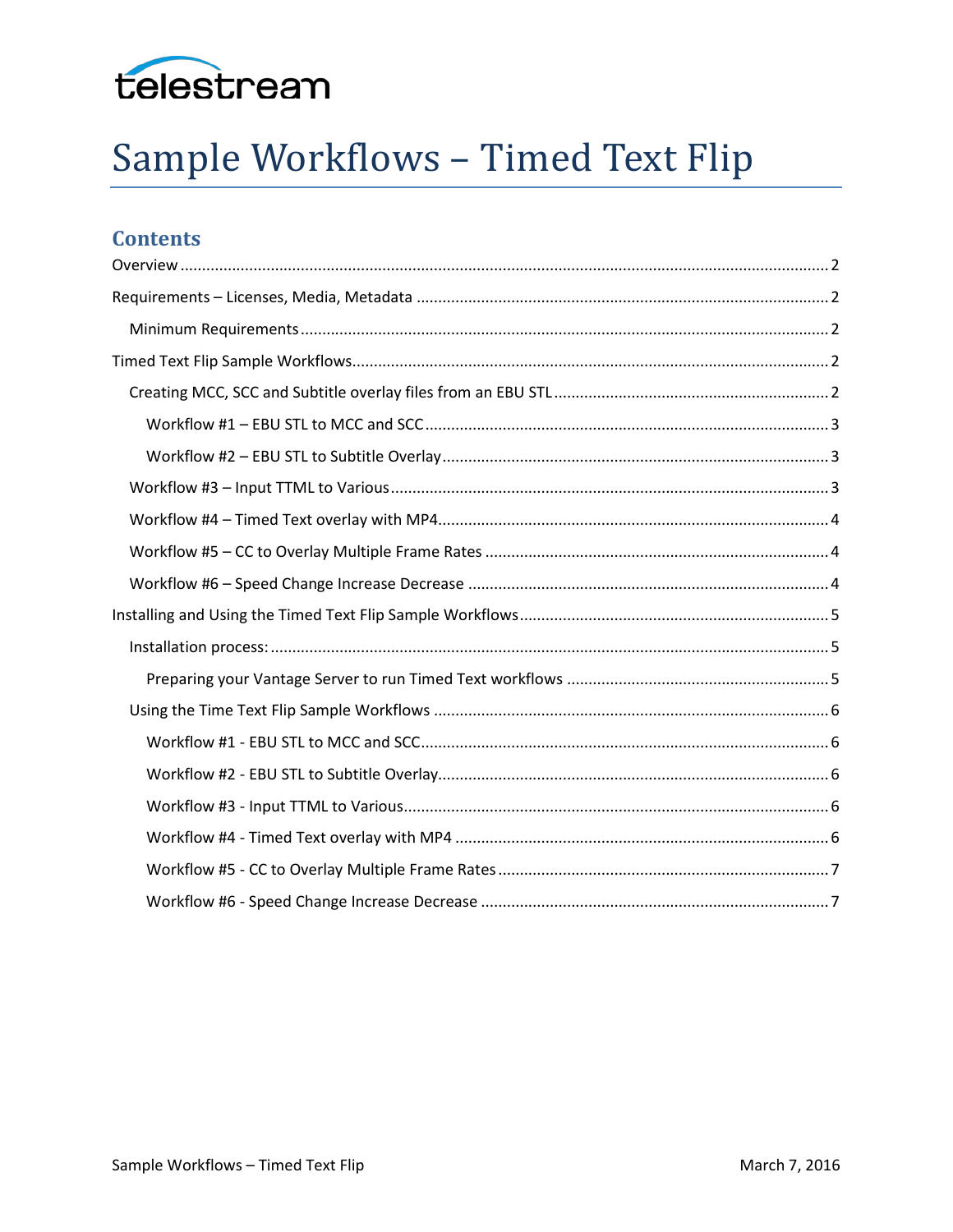

# <span id="page-1-0"></span>**Overview**

Timed Text Flip is a sophisticated subtitle and captioning component that runs on the Telestream Media Framework in Vantage, providing an easy-to-use interface to read, write, and adjust subtitle and caption data; automating common captioning and subtitling conversion processes.

Caption data can be extracted from video files that have embedded caption data as well as from common caption and subtitle file formats such as SRT and EBU-STL, in addition to SCC which was already supported in other Vantage actions. Outputs include Internet caption files, such as TTML, as well as SCC, MCC, and "Same as Source" caption insertion into media files such as MXF and MOV.

Timed Text Flip also gives users the ability to create subtitle overlay graphic files for Vantage workflows that require burn-in subtitles. These graphic files can be customized in Timed Text Flip and are able to be used with Vantage actions that support graphic overlay burn-in filters. You can change the subtitle font, set text and background colors, and customize other settings.

Timing adjustments are also a feature of the Timed Text Flip action. Users can quickly adjust timecode parameters of source files such as drop frame to non-drop frame changes, frame rate conversions, and speed timing adjustments to fix drifting synchronicity of caption and subtitles within media files. This is critical for media transcoding workflows that require a frame rate conversion of a video file that is not in the proper format for delivery.

SCC files and subtitle overlay graphic files that Timed Text Flip generates are able to be used with other Vantage actions such as IPTV VOD and Multiscreen. All other generated files, including TTML and WebVTT, can be attached to media in a Vantage workflow that require a side-car captioning file for delivery.

# <span id="page-1-1"></span>**Requirements – Licenses, Media, Metadata**

## <span id="page-1-2"></span>**Minimum Requirements**

- Vantage v6.3 UP5 (or later) licensed with:
	- o Vantage Transcode (**V-XCODE-SW**)
	- o Vantage Social Media option (**V-TTFLIP-SW**)

# <span id="page-1-3"></span>**Timed Text Flip Sample Workflows**

The Timed Text Flip sample workflow package includes six (6) workflows that demonstrate how Vantage can be used in Timed Text workflows involving Closed Caption and Subtitles. All workflow use a Watch as its origin action. Other origin actions can be substituted where appropriate.

# <span id="page-1-4"></span>**Creating MCC, SCC and Subtitle overlay files from an EBU STL**

Timed Text Flip can be used to convert from one type of caption or subtitle format into a different format that is required for specific closed caption of subtitle workflows. The first two example workflows demonstrate how this can be done.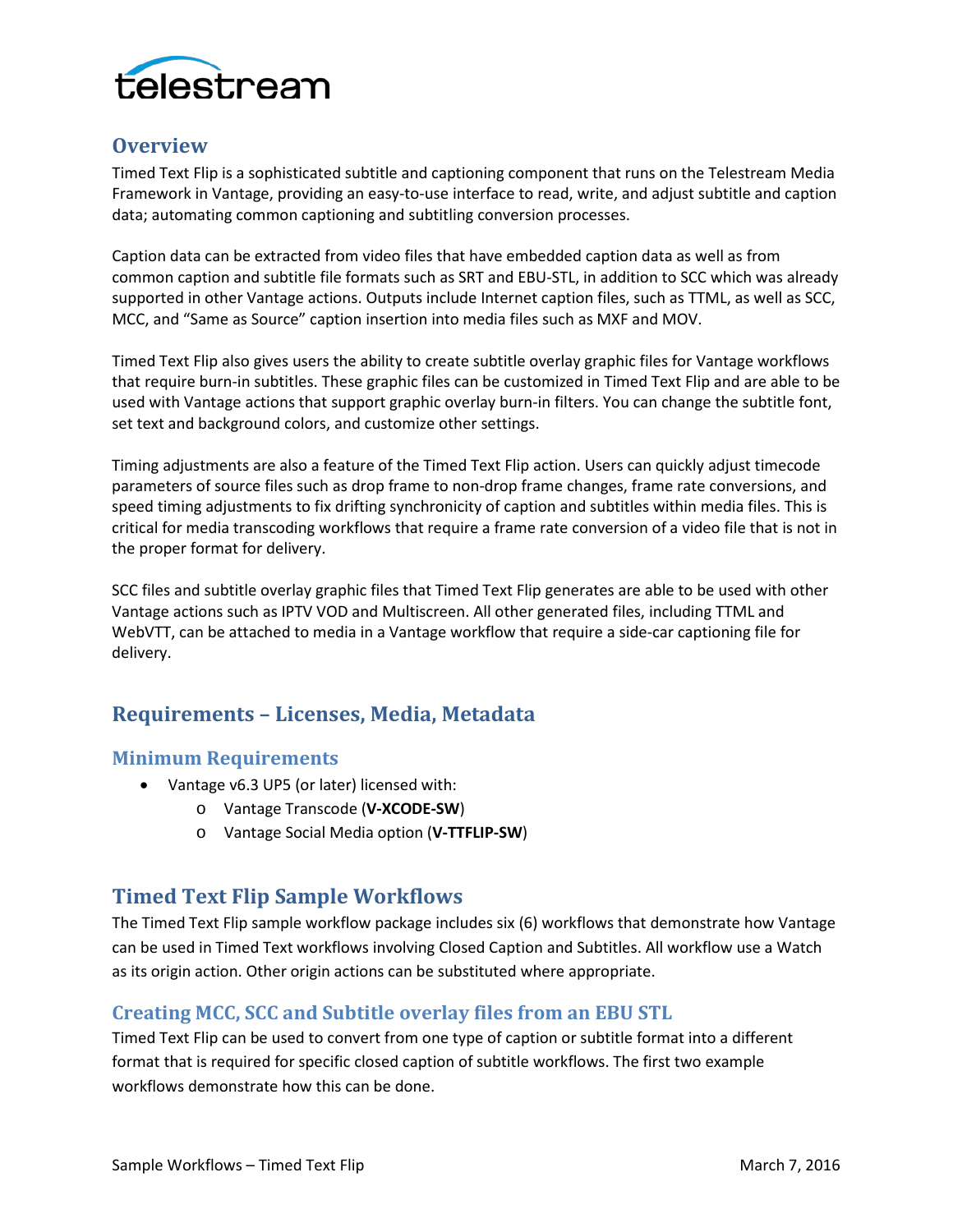

- The first workflow example converts an EBU-STL subtitle file into both an MCC and SCC TV caption files.
- The second workflow example uses an EBU-STL subtitle file as an input and creates a subtitle overlay file as an output.

# <span id="page-2-0"></span>**Workflow #1 – EBU STL to MCC and SCC** Creates MCC and SCC closed caption files from an EBU STL

Although an EBU-STL file does not contain CEA-608 or CEA-708 caption data, it can contain timing and text information that can be used by the Timed Text Flip action to create CEA-608 and CEA-708 output. In this example, the Timed Text Flip action is configured to read an EBU-STL file and create an SCC (CEA-608 only) and an MCC (both CEA-608 and 708) file for delivery.

**Watch Action** – The Watch action will submit media files matching specific parameters upon arrival in the monitored folder. In this case the Watch Action accepts only file that have an STL file extension.

**Timed Text Flip Action** – The Time Text Flip action is configured to process an EBU-STL as an input and create CEA-608 and CEA-708 outputs converting the frame rate from 23.976fps to 29.97fps.

**Copy Action** – The Copy actions simple copies the SCC and SCC file into an available Vantage Store.

## <span id="page-2-1"></span>**Workflow #2 – EBU STL to Subtitle Overlay** Create a QuickTime Subtitle overlay file from an EBU STL file

This workflow uses the same EBU-STL input file as workflow #1. Here the Timed Text Flip Action reads the EBU-STL file and creates a QuickTime subtitle overlay that contains Timed Text data extracted from the input.

**Watch Action** – The Watch action will submit media files matching specific parameters upon arrival in the monitored folder. In this case the Watch Action accepts only file that have an STL file extension.

**Timed Text Flip Action** – The Time Text Flip action is configured to process an EBU-STL as an input and create a QuickTime subtitle overlay file as its output.

**Copy Action** – The Copy actions simple copies the SCC and SCC file into an available Vantage Store.

# <span id="page-2-2"></span>**Workflow #3 – Input TTML to Various**

Create a multiple Timed Text outputs from a TTML input file

The input for this sample workflow is a TTML (Timed Text Markup Language) and the outputs are 5 different caption/subtle files (MCC, SCC, Subtitle Overlay, WebTT and SRT).

**Watch Action** – The Watch action will submit media files matching specific parameters upon arrival in the monitored folder. In this case the Watch Action accepts only file that has a VTT file extension.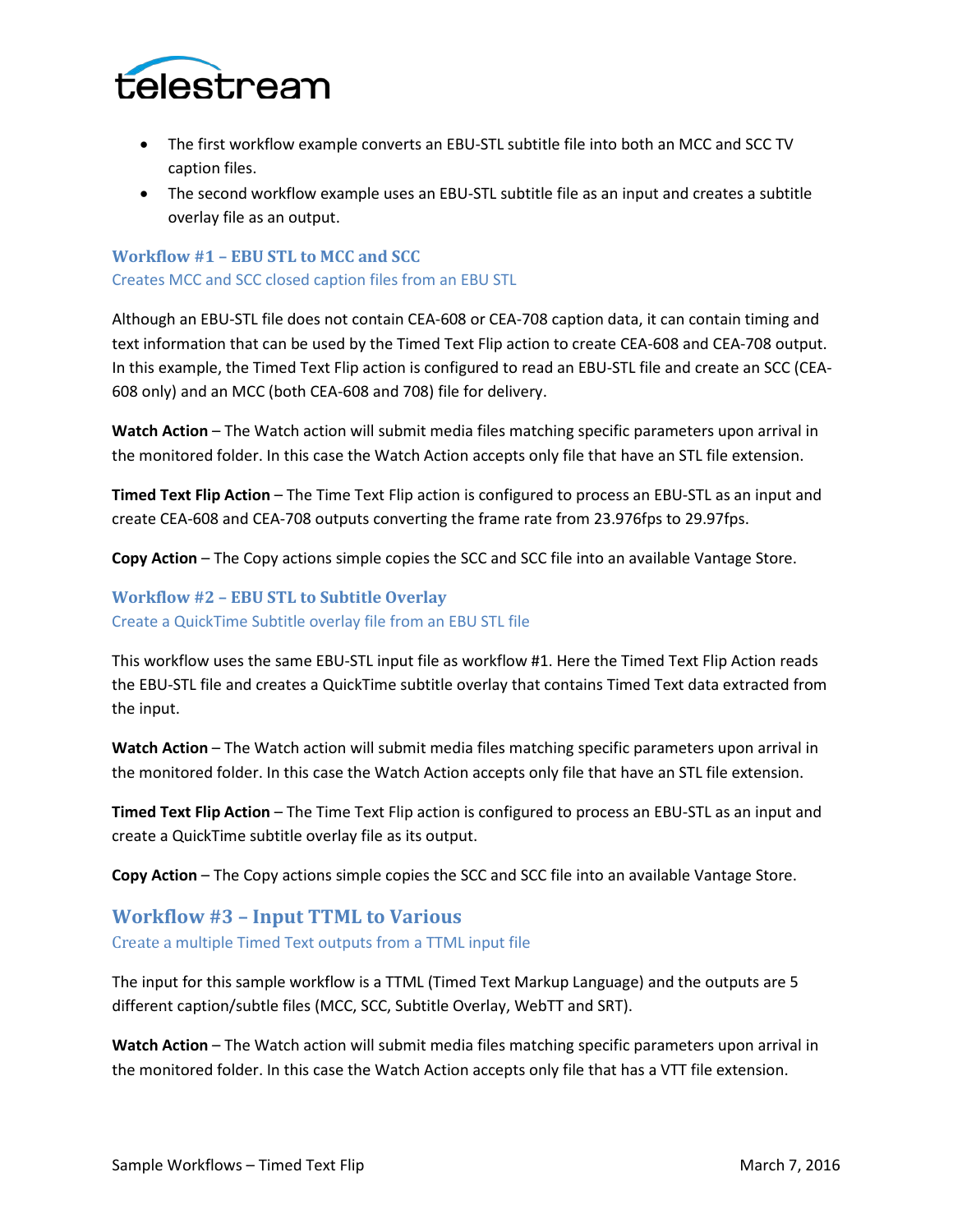

**Timed Text Flip Action** – The Time Text Flip action is configured to process a TTML as an input and 5 outputs (MCC, SCC, Subtitle Overlay, WebTT and SRT).

**Copy Action** – The Copy actions simple copies the output files into an available Vantage Store.

## <span id="page-3-0"></span>**Workflow #4 – Timed Text overlay with MP4**

Read CC data from an input file and output an MP4 with burned-in (Open) Subtitles

This workflow's input is a QuickTime containing closed captions and the output is an MP4 with burned in (OPEN) subtitles.

**Watch Action** – The Watch action will submit a media files matching specific parameters upon arrival in the monitored folder. In this case the Watch Action accepts only file with an MOV extension.

**Timed Text Flip Action** – The Time Text Flip action is configured to process the MOV file, extract the CAE-608/708 closed caption data and creates a QuickTime subtitle overlay file

**Identify Action –** Identifies the file path of the QuickTime overlay file.

**Flip action** – The Flip Action use the original MOV file and the QuickTime overlay file together to create an MP4 OPEN subtitles.

## <span id="page-3-1"></span>**Workflow #5 – CC to Overlay Multiple Frame Rates**

Read CC data from an input file and create multiple Subtitle overlays with differing Frame Rates

This workflow's input is a QuickTime containing closed captions and the outputs are multiple SCC closed caption files of varying frame rates.

**Watch Action** – The Watch action will submit media files matching specific parameters upon arrival in the monitored folder. In this case the Watch Action accepts only a QuickTime demo file.

**Timed Text Flip Action** – The Time Text Flip action is configured to accept a QuickTime file as an input and create multiple SCC files of varying frame rates.

**Copy Action** – The Copy actions simple copies the SCC files into an available Vantage Store.

## <span id="page-3-2"></span>**Workflow #6 – Speed Change Increase Decrease**

Read CC data from an input file and create multiple re-timed Subtitle overlays

This workflow's input is a QuickTime containing closed captions and the outputs are multiple re-timed SCC closed caption files.

**Watch Action** – The Watch action will submit media files matching specific parameters upon arrival in the monitored folder. In this case the Watch Action accepts only a QuickTime demo file.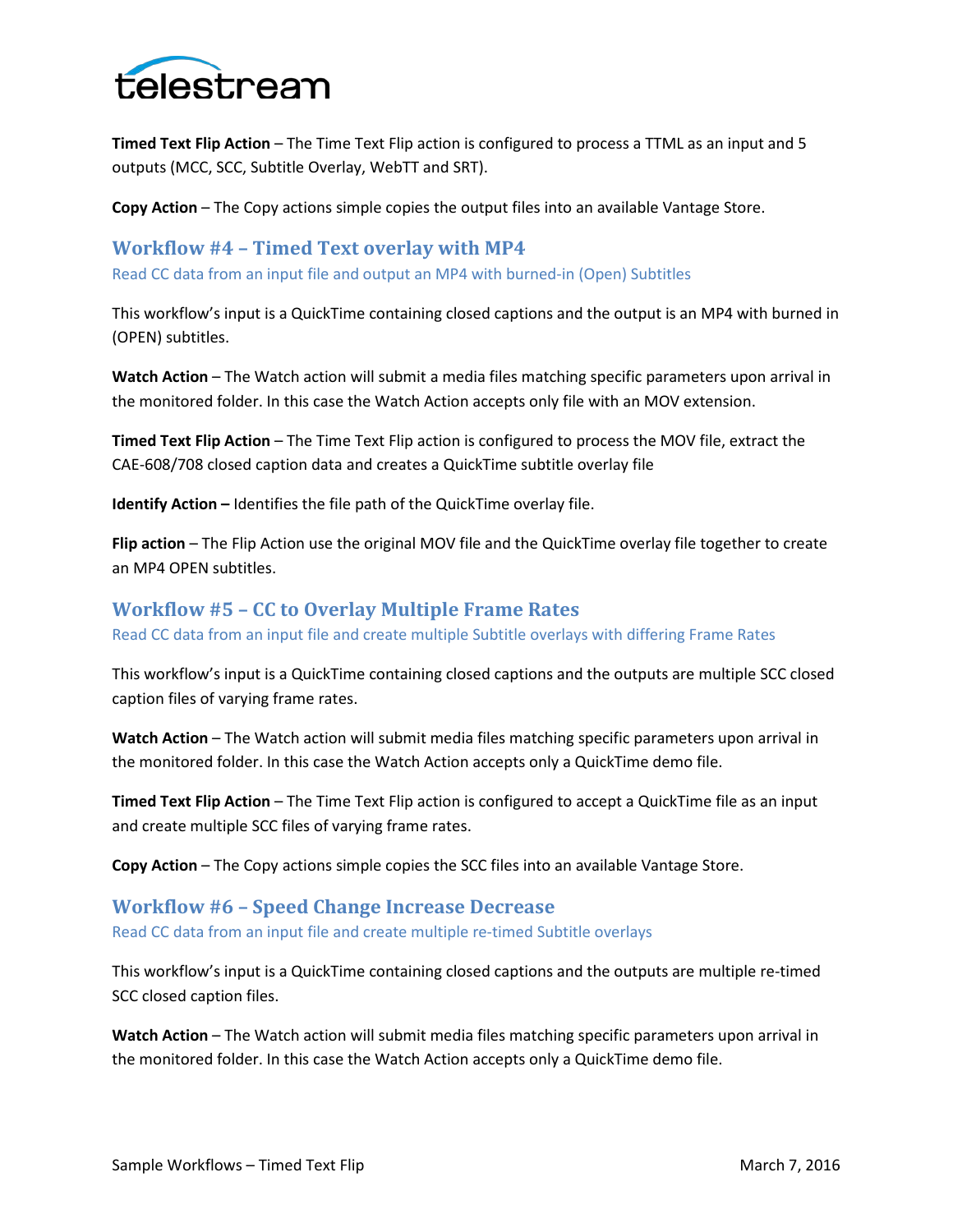

**Timed Text Flip Action** – The Time Text Flip action is configured to the QuickTime file as an input and create multiple SCC files, one re-timed at 99.95, another at 100.1% and the final with no retiming applied.

**Copy Action** – The Copy actions simple copies the SCC files into an available Vantage Store.

# <span id="page-4-0"></span>**Installing and Using the Timed Text Flip Sample Workflows**

Before installing the sample workflows you will need a Vantage server with an active Vantage license (see minimum requirements above). If you do not currently have a Vantage server with an active license, download the appropriate version of Vantage (and any required Update Packs) from Telestream' s Vantage download page, and request an evaluation license from Telestream.

## <span id="page-4-1"></span>**Installation process:**

To load all the required Vantage items, media files and metadata carefully follow these steps.

## <span id="page-4-2"></span>**Preparing your Vantage Server to run Timed Text workflows**

- 1. Create a default input origin folder
	- o The preferred folder is D:\TimedTextDemo. This will be the root folder that is monitored for new incoming media files by the workflow's Watch *origin actions*.
	- o Create subfolders to D:\TimedTextDemo named: TTML, DEMO608 and EBU-STL
	- o Sample workflows have been set to monitor the D:\TimedTextDemo folders respectively. If you choose to create a different folder location you must modify each workflow's origin action to point to your desired folder location. See [Using the Sample Workflows](#page-4-3) below**.**
- 2. Copy the Timed Text Sample Workflow ZIP file onto a Vantage Server
	- o Unzip the Timed Text Sample Workflow ZIP into a local folder; preferable on a Media drive such as a Lightspeed's D:\ drive.
- 3. Open the Vantage Management Console (VMC) on the Vantage server
	- o **Import all Workflows**: From *VMC->Workflow Design Items->Vantage Workflows*, import all workflows by selecting the arrow next to the *Import* icon, select *Import Workflow(s)*. Select all workflow files contained in the \TTFlipSampleWorkflow\Workflows folder extracted from *Timed Text Flip Workflow ZIP*



<span id="page-4-3"></span>file. From the Import Workflow(s) dialog, check the *Use folder name box*, and then click *OK*. The Timed Text category is automatically added.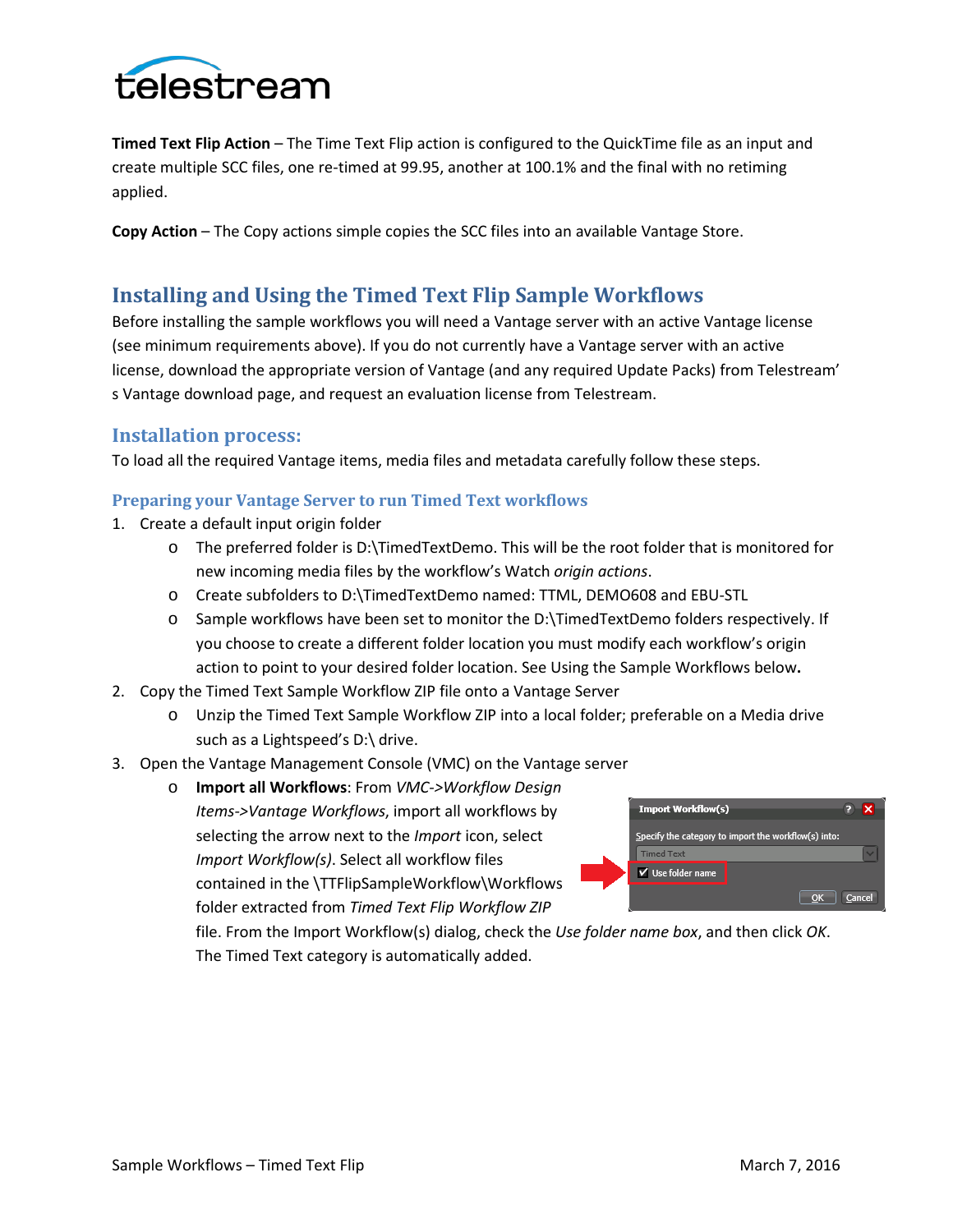

# <span id="page-5-0"></span>**Using the Time Text Flip Sample Workflows**

After installing all of the Sample Workflow items as described above there are just a few small details to perform before you're ready to start using Vantage's Social Media Connector sample workflows.

#### **Preparing the Watch action**

• If your default origin folder is not at D:\TimedTextDemo as described above, you must modify the Watch action to monitor a folder of your choice.

#### <span id="page-5-1"></span>**Workflow #1 - EBU STL to MCC and SCC**

- If your default origin folder is not at D:\TimedTextDemo\EBU-STL as described above, you must modify the Watch actions to monitor a folder of your choice.
- To submit to this workflow copy the STL test media file (*TearsofSteel25fps.stl)* located in the *..\Media\TearsofSteel* folder after unzipping the sample workflow package, into the folder being watched by this workflow. Alternatively you can submit this file directly by the manually submitting it through the Workflow Designer or other submit clients.

## <span id="page-5-2"></span>**Workflow #2 - EBU STL to Subtitle Overlay**

- If your default origin folder is not at D:\TimedTextDemo\EBU-STL as described above, you must modify the Watch actions to monitor a folder of your choice.
- To submit to this workflow copy the STL test media file (*TearsofSteel25fps.stl)* located in the *..\Media\TearsofSteel* folder after unzipping the sample workflow package, into the folder being watched by this workflow. Alternatively you can submit this file directly by the manually submitting it through the Workflow Designer or other submit clients.

#### <span id="page-5-3"></span>**Workflow #3 - Input TTML to Various**

- If your default origin folder is not at D:\TimedTextDemo\TTML as described above, you must modify the Watch actions to monitor a folder of your choice.
- To submit to this workflow copy the TTML test media file (*demo608.xml)* located in the *..\Media\demoVideo608* folder after unzipping the sample workflow package, into the folder being watched by this workflow. Alternatively you can submit this file directly by the manually submitting it through the Workflow Designer or other submit clients.

#### <span id="page-5-4"></span>**Workflow #4 - Timed Text overlay with MP4**

- If your default origin folder is not at D:\TimedTextDemo(Demo608 as described above, you must modify the Watch actions to monitor a folder of your choice.
- To submit to this workflow copy the QuickTime test media file (*demo608.mov)* located in the *..\Media\demoVideo608* folder after unzipping the sample workflow package, into the folder being watched by this workflow. Alternatively you can submit this file directly by the manually submitting it through the Workflow Designer or other submit clients.